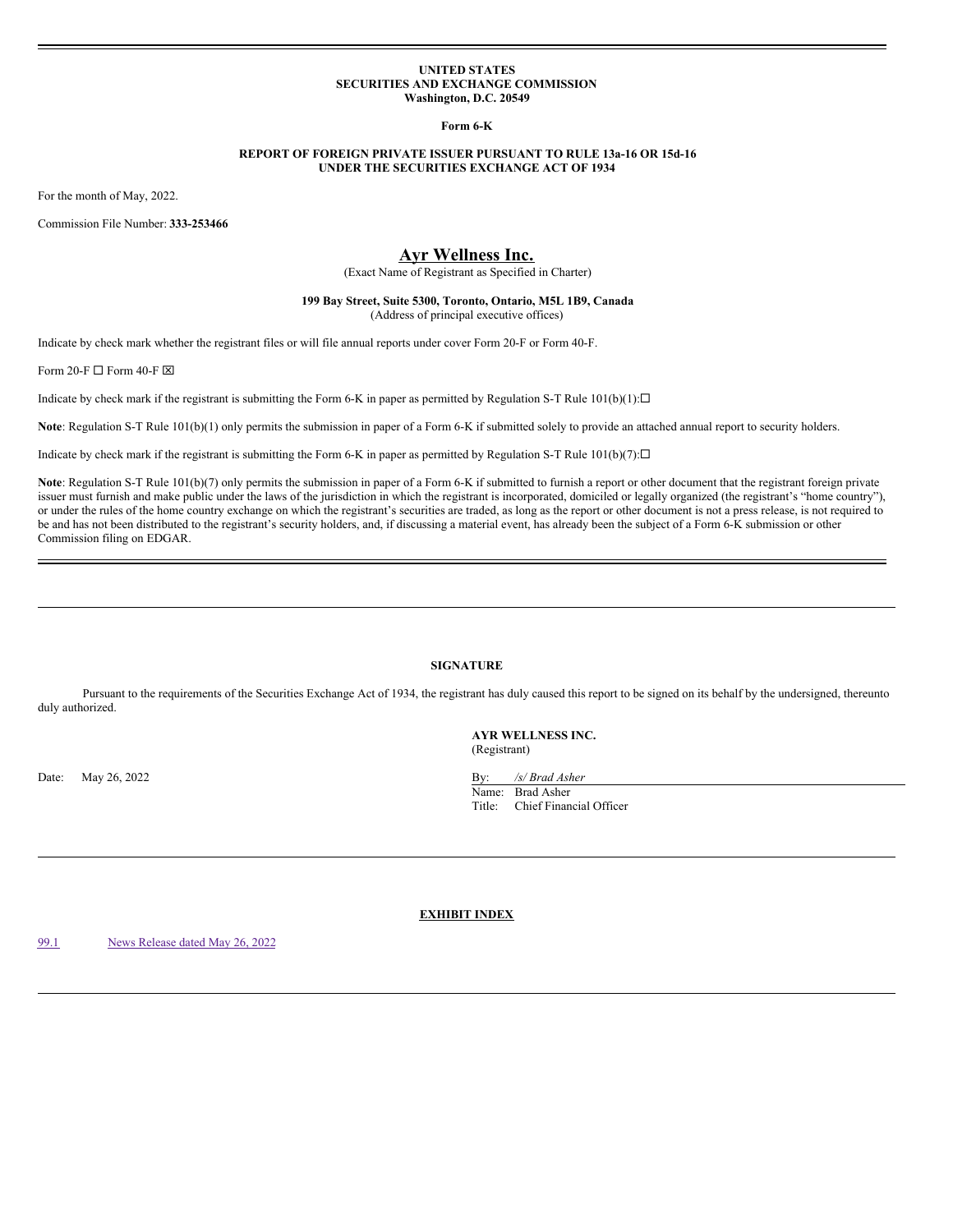

#### **Ayr Wellness Reports First Quarter 2022 Results**

- *Q1 2022 Revenue of \$111.2 Million, up 90% YoY*
- *Q1 2022 Adjusted EBITDA of \$19.5 Million, up 6% YoY*
- *US GAAP Operating Loss of \$21.1 Million and \$8.4 Million for Q1 2022 and Q1 2021, Respectively*
- *Recently Received Final Approval for Adult Use Sales in New Jersey and Boston*

**MIAMI, May 26, 2022 –** Ayr Wellness Inc. (CSE: AYR.A, OTCQX: AYRWF) ("Ayr" or the "Company"), a leading vertically integrated U.S. multi-state cannabis operator ("MSO"), is reporting financial results for the three months ended March 31, 2022. Unless otherwise noted, all results are presented in U.S. dollars.

Jonathan Sandelman, Founder, Chairman and CEO of Ayr, said, "We have made excellent progress this year to complete major capex projects and receive regulatory approvals across our footprint. We will now unlock the revenue streams from these various assets going forward – including the start of adult use sales in New Jersey and Boston next month. We invested heavily in these assets ahead of the revenue benefits which has temporarily reduced our operating margins, however we expect these investments to put our forward earnings power in a much stronger position and anticipate improvements to both our top and bottom line in the second half of 2022 as these assets come online and begin to ramp.

"It has been well-telegraphed by our peers that Q1 was a challenging period for the industry. However, we have maintained or even increased retail market share across most of our footprint despite this challenging backdrop, while also increasing wholesale revenue."

"The foundation for our business is set, and the investments we have made into our people, our customers, our technology infrastructure, and our retail and cultivation processes are now set to bear fruit. It has been a long journey that has required incredible patience, but as our assets turn on and ramp in Q3 and Q4, we believe we are at the inflection point we've been planning for the past 18 months."

# **First Quarter Financial Highlights***(\$ in millions, excl. margin items)*

|                               | <b>O1 2021</b> | O <sub>4</sub> 2021 | <b>O1 2022</b> | % Change<br>Q1/Q1 | $%$ Change<br>Q1/Q4 |
|-------------------------------|----------------|---------------------|----------------|-------------------|---------------------|
| Revenue                       | 58.4           | 11.8                | 111.2          | 90.4%             | $-0.5\%$            |
| <b>Adjusted Gross Profit</b>  | 34.2           | 63.3                | 57.9           | 69.3%             | $-8.5\%$            |
| <b>Operating Loss</b>         | (8.4)          | (13.9)              | (21.1)         | <b>NA</b>         | NA                  |
| Adjusted EBITDA <sup>1</sup>  | 18.4           | 26.1                | 19.5           | $6.0\%$           | $-25.3%$            |
| <b>Adjusted EBITDA Margin</b> | 31.5%          | 23.3%               | 17.5%          | $-1,400$ bps      | $-580bps$           |

<sup>1</sup>Adjusted EBITDA, Adjusted Gross Profit and Adjusted EBITDA Margin are non-GAAP measures, and accordingly are not standardized measures and may not be comparable to similar measures used by other companies. See Definition and Reconciliation of Non-GAAP Measures below. For a reconciliation of Operating Loss to Adjusted EBITDA as well as Gross Profit to Adjusted Gross Profit, see reconciliation table appended to this release.

# **First Quarter and Recent Highlights**

- **Northeast** 
	- o On May 12, Ayr received its final license to sell adult-use cannabis in the heart of Boston's Back Bay, the Company's first adult-use dispensary in Greater Boston. Ayr expects the dispensary to open in June.
	- o Earlier this week, the New Jersey Cannabis Regulatory Commission approved the Company for adult-use cannabis sales for all three of its retail locations, which is the maximum allowable dispensaries under current state law.
- Southwest
	- o On May 18, Ayr completed the first sale from its new 80,000 square foot Phoenix cultivation facility. Concurrently, the Company announced the launch of its national pre-roll brand, STiX Pre-Roll Co. ("STiX") in Arizona.
	- o Ayr's flower brand, Kynd, maintained its #1 market position in Nevada per BDSA.
- Florida
	- o The Company opened two new dispensaries during the first quarter and an additional two stores in April and May, bringing Ayr's total footprint to 47 dispensaries across the state.
	- o Launched Entourage vapes, one of the Company's ten national brands, Kynd premium flower, and STiX in all 47 Florida dispensaries.

# **M&A Highlights**

- Closed acquisition of Cultivauna, LLC, the owner of Levia branded cannabis infused seltzers and water-soluble tinctures, on February 15, 2022.
- Signed a consolidating management services agreement with Tahoe Hydroponics, one of Nevada's top cultivators of high-quality cannabis flower, and NV Green, Inc., producers of leading concentrates, on February 1, 2022, pursuant to the previously announced definitive agreement signed in July 2021.
- Closed acquisition of Herbal Remedies Dispensaries, LLC, an operator of two licensed dispensaries in Illinois, on May 25, 2022.

# **Financing and Capital Structure**

- The Company ended the quarter with a cash balance of \$78.7 million.
- At March 31, 2022, there were approximately 70.0 million fully diluted shares outstanding based on a treasury method calculation as of that date.
- During the first quarter, the Company deployed \$33.2 million of capital expenditures and anticipates an additional \$37 million of capital expenditures for the remainder of 2022.
- During the first quarter, the Company secured a \$26.2 million mortgage loan at a 4.625% interest rate. This loan represents the first monetization of Ayr's \$180 million real estate portfolio. Subsequent to quarter-end, Ayr closed on a second real estate backed financing, with principal of \$25.8 million and a 5.5% interest rate. These financings combined have unlocked \$52 million of capital for the Company with an industry leading blended interest rate of 5.06%.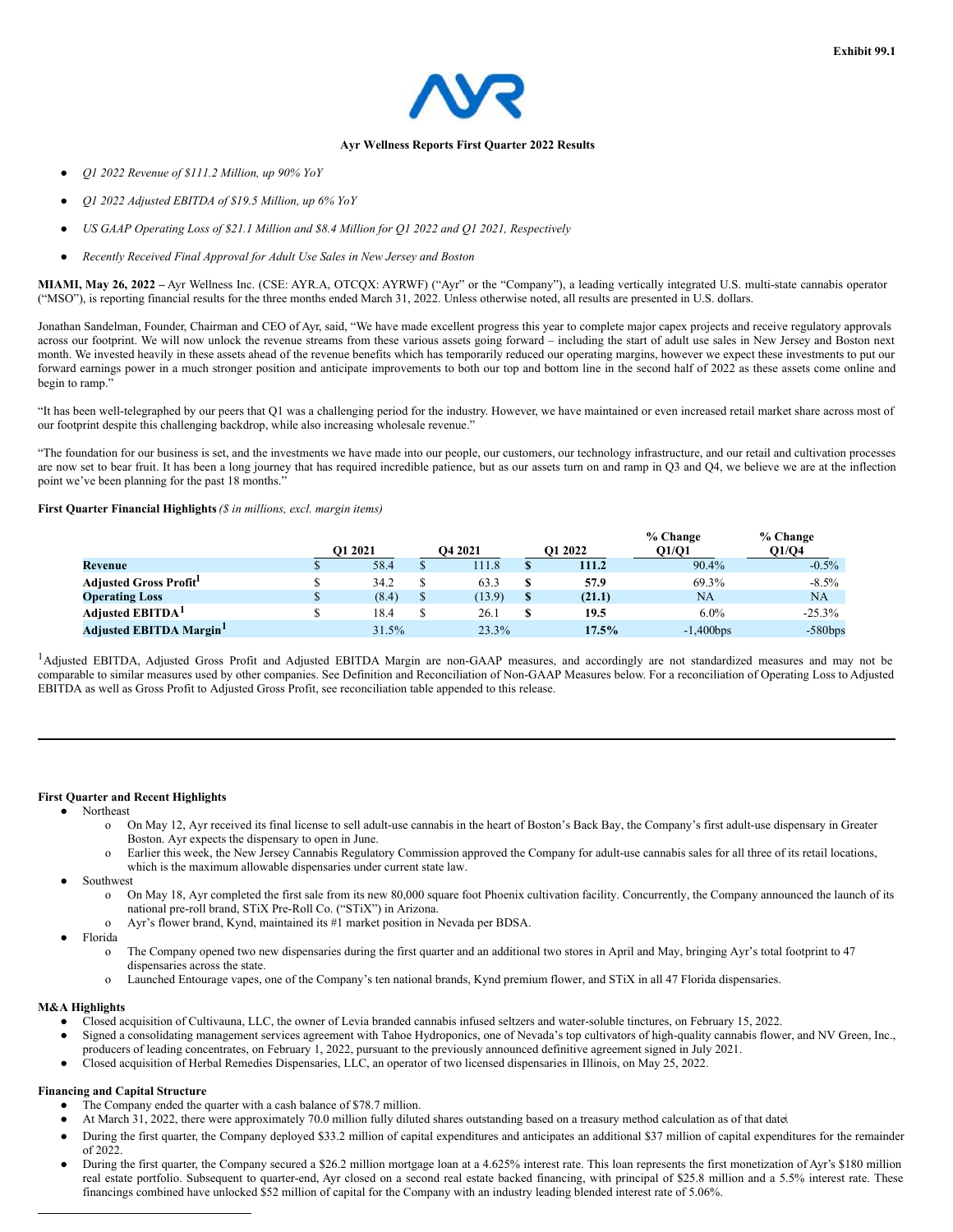## **Outlook**

To date in 2022, the Company has made progress with respect to the milestones that underpin its Q4 2022 expectations. As such, Ayr continues to anticipate an annualized runrate of \$250 million of Adjusted EBITDA, \$100 million of operating income and \$800 million of revenue for Q4 2022.

The Company's expectations for future results are based on the assumptions and risks detailed in its MD&A for the period ended March 31, 2022 as filed on SEDAR.

## **Conference Call**

Ayr CEO Jonathan Sandelman, Co-COO Jennifer Drake, and CFO Brad Asher will host the conference call, followed by a question-and-answer period.

Conference Call Date: Thursday, May 26, 2022 Time: 8:30 a.m. Eastern time Toll-free dial-in number: (800) 319-4610 International dial-in number: (604) 638-5340 Conference ID: 10018928

Please call the conference telephone number 5-10 minutes prior to the start time. An operator will register your name and organization. If you have any difficulty connecting with the conference call, please contact the Company's investor relations team at  $\triangle YR@elevate-ir.com$ .

The conference call will be broadcast live and available for replayhere.

A telephonic replay of the conference call will also be available for one month beginning at 11:30 a.m. ET on Thursday, May 26, 2022.

Toll-free replay number: (855) 669-9658 International replay number: (412) 317-0088 Replay ID: 8845

#### **Financial Statements**

Certain financial information reported in this news release is extracted from Ayr's Unaudited Interim Condensed Consolidated Financial Statements and MD&A for the three months ended March 31, 2022 and 2021. Ayr files its financial statements and MD&A on SEDAR and with the SEC. All financial information contained in this news release is qualified in its entirety by reference to such financial statements and MD&A.

# **Definition and Reconciliation of Non-GAAP Measures**

The Company reports certain non-GAAP measures that are used to evaluate the performance of its businesses and the performance of their respective segments, as well as to manage their capital structures. As non-GAAP measures generally do not have a standardized meaning, they may not be comparable to similar measures presented by other issuers. Securities regulators require such measures to be clearly defined and reconciled with their most comparable GAAP measures.

Rather, these are provided as additional information to complement those GAAP measures by providing further understanding of the results of the operations of the Company from management's perspective. Accordingly, these measures should not be considered in isolation, nor as a substitute for analysis of the Company's financial information reported under GAAP. Non-GAAP measures used to analyze the performance of the Company's businesses include "Adjusted EBITDA" and "Adjusted Gross Profit."

The Company believes that these non-GAAP financial measures provide meaningful supplemental information regarding the Company's performances and may be useful to investors because they allow for greater transparency with respect to key metrics used by management in its financial and operational decision-making. These financial measures are intended to provide investors with supplemental measures of the Company's operating performances and thus highlight trends in the Company's core businesses that may not otherwise be apparent when solely relying on the GAAP measures.

# Adjusted EBITDA

"Adjusted EBITDA" represents loss from operations, as reported under GAAP, before interest and tax, adjusted to exclude non-core costs, other non-cash items, including depreciation and amortization, and further adjusted to remove non-cash stock-based compensation, the accounting for the incremental costs to acquire cannabis inventory in a business combination, acquisition related costs, and start-up costs.

#### Adjusted Gross Profit

"Adjusted Gross Profit" represents gross profit, as reported, adjusted to exclude the accounting for the incremental costs to acquire cannabis inventory in a business combination, interest, depreciation and amortization, and start-up costs.

A reconciliation of how Ayr calculates Adjusted EBITDA and Adjusted Gross Profit is provided in the tables appended below. Additional reconciliations of Adjusted EBITDA, Adjust Gross Profit and other disclosures concerning non-GAAP measures are provided in our MD&A for the three months ended March 31, 2022 and 2021.

#### **Forward-Looking Statements**

Certain information contained in this news release may be forward-looking statements within the meaning of applicable securities laws. Forward-looking statements are often, but not always, identified by the use of words such as "target", "expect", "anticipate", "believe", "foresee", "could", "would", "estimate", "goal", "outlook", "intend", "plan", "seek", "will", "may", "tracking", "pacing" and "should" and similar expressions or words suggesting future outcomes. This news release includes forward-looking information and statements pertaining to, among other things, Ayr's future growth plans. Numerous risks and uncertainties could cause the actual events and results to differ materially from the estimates, beliefs and assumptions expressed or implied in the forward-looking statements, including, but not limited to: anticipated strategic, operational and competitive benefits may not be realized; events or series of events, including in connection with COVID-19, may cause business interruptions; required regulatory approvals may not be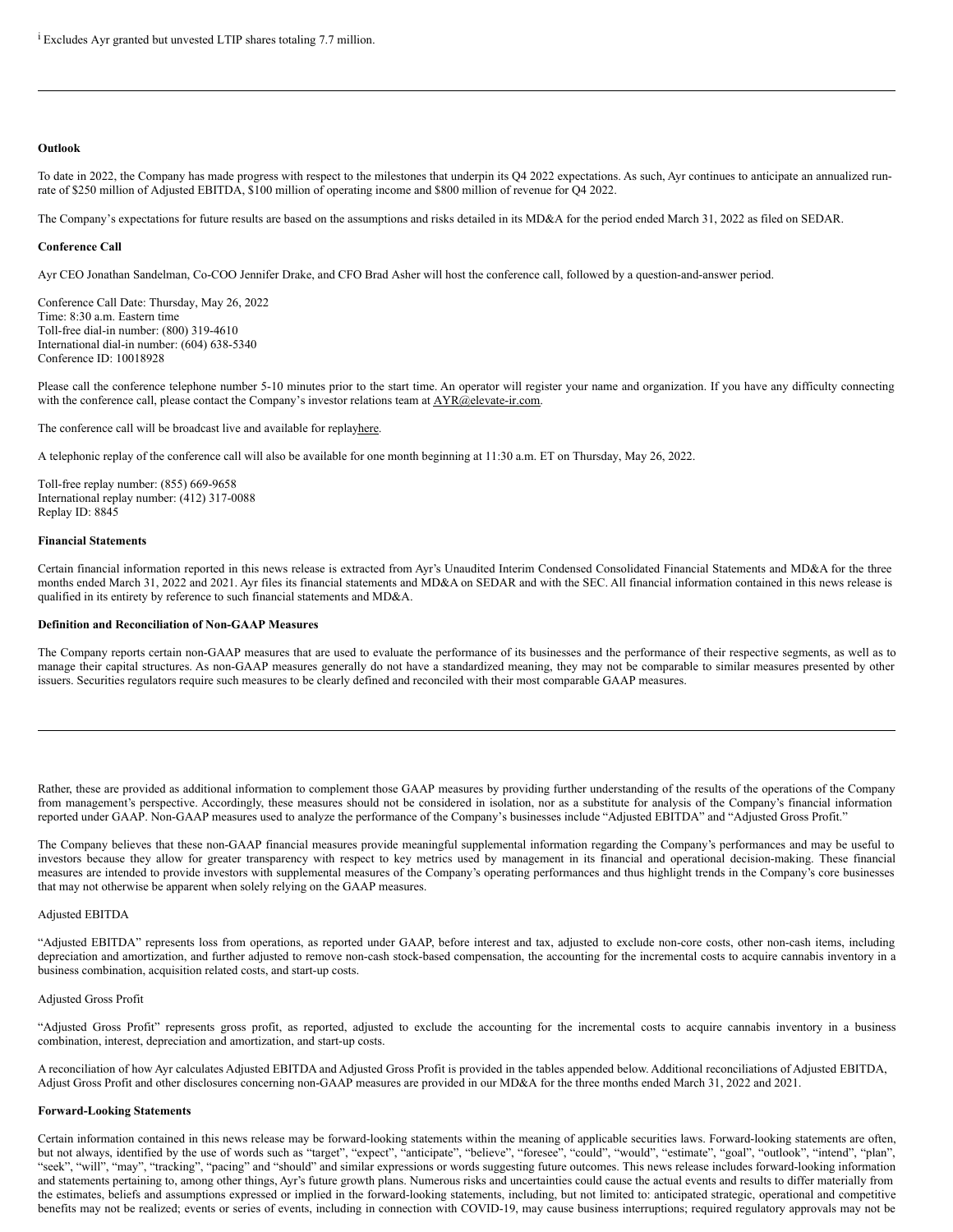<span id="page-3-0"></span>obtained in a timely manner or at all; inflationary pressures may increase input costs; supply chain issues may hamper production and distribution; acquisitions may not be able to be completed on satisfactory terms or at all; and Ayr may not be able to raise additional debt or equity capital. Among other things, Ayr has assumed that its businesses will operate as anticipated, that it will be able to complete acquisitions on reasonable terms, and that all required regulatory approvals will be obtained on satisfactory terms and within expected time frames. In particular, there can be no assurance that we will complete the pending acquisitions in or enter into agreements with respect to other acquisitions.

Forward-looking estimates and assumptions involve known and unknown risks and uncertainties that may cause actual results to differ materially. While Ayr believes there is a reasonable basis for these assumptions, such estimates may not be met. These estimates represent forward-looking information. Actual results may vary and differ materially from the estimates.

#### **Assumptions and Risks**

Forward-looking information in this release is subject to the assumptions and risks as described in our MD&A for the three months ended March 31, 2022.

#### **Additional Information**

For more information about the Company's Q1 2022 operations and outlook, please view Ayr's corporate presentation posted in the Investors section of the Company's website at www.ayrwellness.com.

## **About Ayr Wellness Inc.**

Ayr is an expanding vertically integrated, U.S. multi-state cannabis operator. Based on the belief that everything starts with the quality of the plant, the Company's mission is to cultivate the finest quality cannabis at scale and deliver remarkable experiences to its customers every day.

Ayr's leadership team brings proven expertise in growing successful businesses through disciplined operational and financial management, and is committed to driving positive impact for customers, employees and the communities they serve. For more information, please visit www.ayrwellness.com.

# **Company/Media Contact:**

Robert Vanisko VP, Corporate Communications Email: robert.vanisko@ayrwellness.com

#### **Investor Relations Contact:**

Sean Mansouri, CFA Elevate IR T: (720) 330-2829 Email: IR@ayrwellness.com

#### **Ayr Wellness Inc. Unaudited Interim Consolidated Balance Sheets (Expressed in United States Dollars, Except Number of Shares)**

|                                                    |    | As of          |               |                   |
|----------------------------------------------------|----|----------------|---------------|-------------------|
|                                                    |    | March 31, 2022 |               | December 31, 2021 |
| <b>ASSETS</b>                                      |    |                |               |                   |
| Current                                            |    |                |               |                   |
| Cash                                               | S  | 78,660,131     | $\mathbb{S}$  | 154, 342, 201     |
| Accounts receivable, net                           |    | 7,792,261      |               | 7,412,906         |
| Inventory                                          |    | 101,148,443    |               | 93,362,985        |
| Prepaid expenses, deposits, & other current assets |    | 22.206.636     |               | 10,949,349        |
|                                                    |    | 209,807,471    |               | 266,067,441       |
| Non-current                                        |    |                |               |                   |
| Property, plant, & equipment, net                  |    | 304,921,240    |               | 275, 222, 166     |
| Intangible assets, net                             |    | 973,166,700    |               | 978,915,457       |
| Right-of-use assets - operating                    |    | 99,638,719     |               | 88,720,082        |
| Right-of-use assets - finance, net                 |    | 22,192,404     |               | 17,527,126        |
| Goodwill                                           |    | 240,792,038    |               | 229,909,562       |
| Deposits & other assets                            |    | 3,305,996      |               | 3,550,039         |
| <b>Total assets</b>                                | S. | 1,853,824,568  | \$.           | 1,859,911,873     |
|                                                    |    |                |               |                   |
| <b>LIABILITIES &amp; SHAREHOLDERS' EQUITY</b>      |    |                |               |                   |
| Liabilities                                        |    |                |               |                   |
| Current                                            |    |                |               |                   |
| Trade payables                                     | \$ | 22,117,052     | <sup>\$</sup> | 26,983,181        |
| <b>Accrued liabilities</b>                         |    | 17,945,566     |               | 32,723,734        |
| Lease liabilities - operating - current portion    |    | 6,285,353      |               | 4,195,672         |
| Lease liabilities - finance - current portion      |    | 5,557,294      |               | 3,185,460         |
| Contingent consideration - current portion         |    | 4,568,482      |               | 39,868,080        |
| Purchase consideration payable                     |    | 5,523,670      |               | 811,586           |
| Income tax payable                                 |    | 17,189,686     |               | 28,914,949        |
| Debts payable - current portion                    |    | 7,900,591      |               | 8,111,723         |
| Accrued interest payable - current portion         |    | 9.601.904      |               | 7.541.634         |

**96,689,598** 152,336,019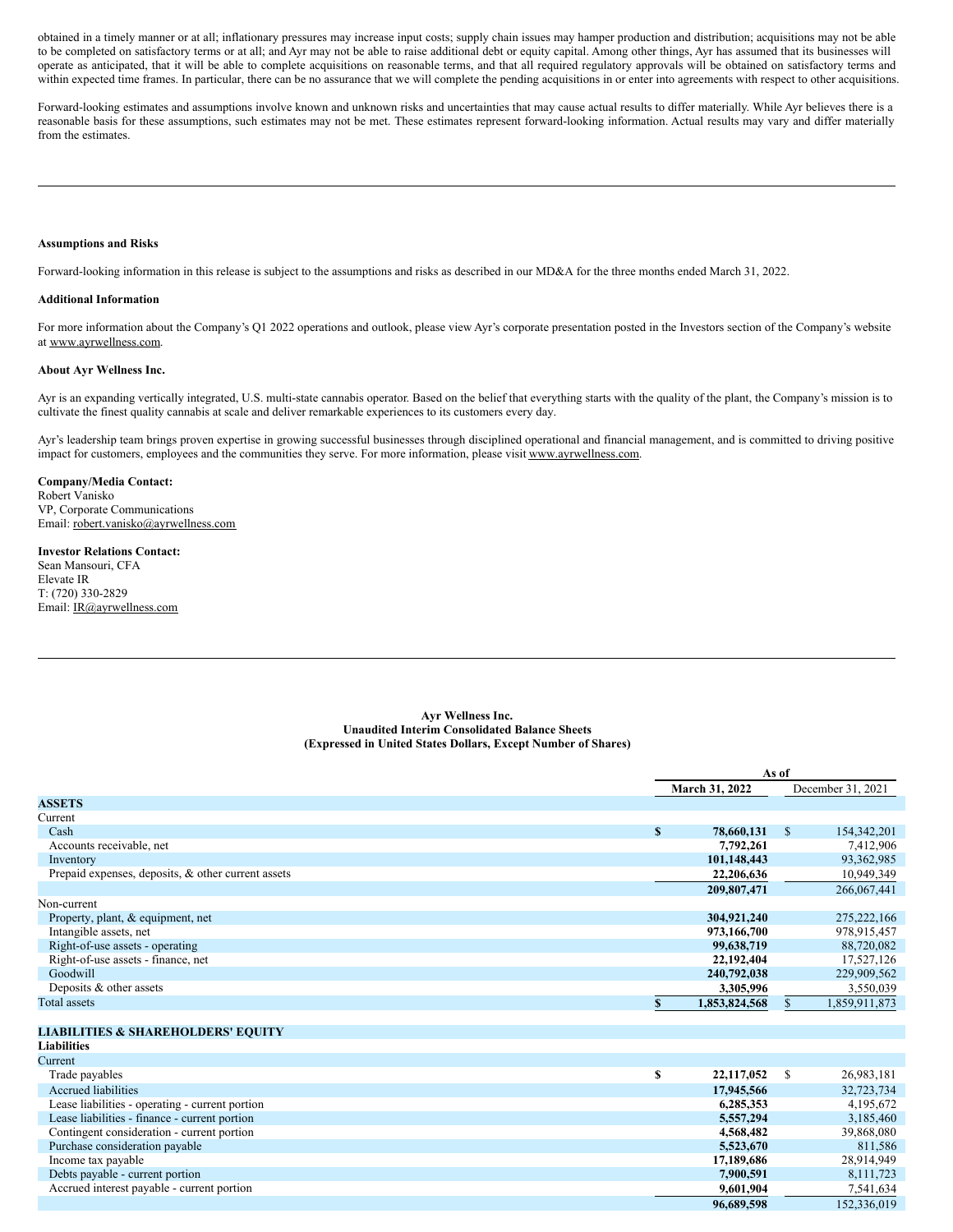| Non-current                                                            |             |              |
|------------------------------------------------------------------------|-------------|--------------|
| Deferred tax liabilities                                               | 70.475.056  | 70.081.319   |
| Lease liabilities - operating - non-current portion                    | 97,337,430  | 87, 767, 033 |
| Lease liabilities - finance - non-current portion                      | 10.250.973  | 9.406.202    |
| Contingent consideration - non-current portion                         | 120,304,162 | 145,653,870  |
| Debts payable - non-current portion                                    | 165,090,187 | 125,745,888  |
| Senior secured notes, net of debt issuance costs - non-current portion | 245,226,208 | 245,407,822  |
| Accrued interest payable - non-current portion                         | 3,798,834   | 3,451,016    |
| Total liabilities                                                      | 809,172,448 | 839,849,169  |

# *Commitments and contingencies*

| Shareholders' equity                                                                                          |                 |                 |
|---------------------------------------------------------------------------------------------------------------|-----------------|-----------------|
| Multiple Voting Shares: no par value, unlimited authorized. Issued & outstanding - 3,696,486 shares           |                 |                 |
| Subordinate, Restricted, & Limited Voting Shares: no par value, unlimited authorized. Issued & outstanding -  |                 |                 |
| 57,736,723 & 56,337,175 shares, respectively                                                                  |                 |                 |
| Exchangeable Shares: no par value, unlimited authorized. Issued & outstanding - 7,697,000 & 7,368,285 shares, |                 |                 |
| respectively                                                                                                  |                 |                 |
| Additional paid-in capital                                                                                    | 1,312,748,924   | 1,289,827,092   |
| Treasury stock - $645,300 \& 568,300$ shares, respectively                                                    | (8.987.022)     | (7,828,037)     |
| Accumulated other comprehensive income                                                                        | 3,265,610       | 3,265,610       |
| <b>Accumulated Deficit</b>                                                                                    | (272, 777, 933) | (265, 201, 961) |
| Equity of Ayr Wellness Inc.                                                                                   | 1,034,249,579   | 1,020,062,704   |
| Noncontrolling interest                                                                                       | 10.402.541      |                 |
| Total shareholders' equity                                                                                    | 1,044,652,120   | 1,020,062,704   |
| Total liabilities & shareholders' equity                                                                      | 1,853,824,568   | 1,859,911,873   |
|                                                                                                               |                 |                 |

# **Ayr Wellness Inc. Unaudited Interim Consolidated Statements of Operations (Expressed in United States Dollars, Except Number of Shares)**

|                                                                           |              | <b>Three Months Ended</b> |               |                |
|---------------------------------------------------------------------------|--------------|---------------------------|---------------|----------------|
|                                                                           |              | March 31, 2022            |               | March 31, 2021 |
| <b>Revenues, net of discounts</b>                                         | \$           | 111,225,221               | \$            | 58,398,323     |
|                                                                           |              |                           |               |                |
| Cost of goods sold excluding fair value items                             |              | 63,188,067                |               | 28,140,614     |
| Incremental costs to acquire cannabis inventory in a business combination |              | 2,518,636                 |               | 5,792,389      |
| Cost of goods sold                                                        | $\mathbf S$  | 65,706,703                | $\mathbb{S}$  | 33,933,003     |
| <b>Gross profit</b>                                                       | S            | 45,518,518                | S             | 24,465,320     |
| <b>Operating expenses</b>                                                 |              |                           |               |                |
| General and administrative                                                |              | 49,733,392                |               | 24,036,071     |
| Sales and marketing                                                       |              | 1,817,722                 |               | 743,558        |
| Depreciation and amortization                                             |              | 858.371                   |               | 284,940        |
| Amortization on intangible assets                                         |              | 12,784,164                |               | 4,631,942      |
| Acquisition expense                                                       |              | 1,450,969                 |               | 3,136,976      |
| <b>Total operating expenses</b>                                           | $\mathbf{s}$ | 66,644,618                | $\mathbb{S}$  | 32,833,487     |
| <b>Loss from operations</b>                                               | \$           | (21, 126, 100)            | \$            | (8,368,167)    |
| Other income (expense)                                                    |              |                           |               |                |
| Share of loss on equity investments                                       |              |                           |               | (13,071)       |
| Fair value gain (loss) on financial liabilities                           |              | 30,078,954                |               | (546, 010)     |
| Interest expense, net                                                     |              | (6,867,753)               |               | (2, 752, 497)  |
| Interest income                                                           |              | 29.198                    |               | 59,400         |
| Other, net                                                                |              | 39                        |               | (19,691)       |
| <b>Total other income (expense)</b>                                       | $\mathbf{s}$ | 23,240,438                | $\mathbb{S}$  | (3,271,869)    |
| Income (Loss) before taxes                                                | S            | 2,114,338                 | \$            | (11,640,036)   |
| <b>Income Taxes</b>                                                       |              |                           |               |                |
| Current tax provision                                                     |              | (10, 913, 380)            |               | (7,052,052)    |
| Deferred tax (provision) benefit                                          |              | (393, 737)                |               | 2,070,452      |
| <b>Total income taxes</b>                                                 | \$           | (11, 307, 117)            | \$            | (4,981,600)    |
| Net loss before non-controlling interest                                  | \$           | (9,192,779)               | <sup>\$</sup> | (16,621,636)   |
| Net loss attributable to non-controlling interest                         |              | (1,616,807)               |               |                |
| Net loss attributable to Ayr                                              |              | (7,575,972)               |               | (16,621,636)   |
| Basic and diluted loss per share                                          | \$           | (0.11)                    | \$            | (0.38)         |
|                                                                           |              |                           |               |                |
| Weighted average number of shares outstanding (basic and diluted)         |              | 67,585,343                |               | 43,989,461     |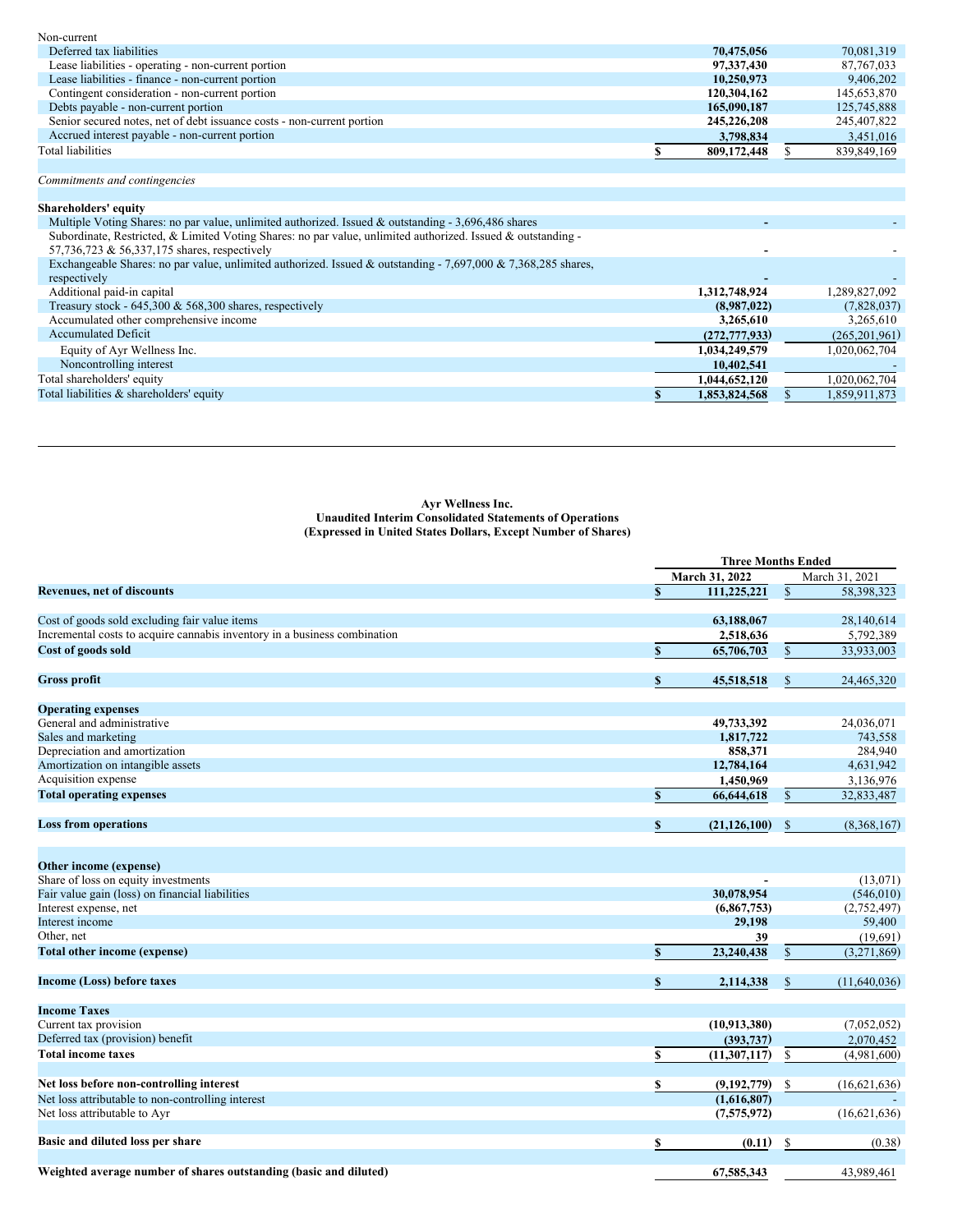## **Ayr Wellness Inc. Unaudited Interim Consolidated Statements of Cash Flows (Expressed in United States Dollars, Except Number of Shares)**

|                                                                                   | <b>Three Months Ended</b> |  |                |
|-----------------------------------------------------------------------------------|---------------------------|--|----------------|
|                                                                                   | March 31, 2022            |  | March 31, 2021 |
| <b>Operating activities</b>                                                       |                           |  |                |
| Net loss before noncontrolling interest                                           | \$<br>$(9,192,779)$ \$    |  | (16,621,636)   |
| <b>Adjustments for:</b>                                                           |                           |  |                |
| Fair value (gain) loss on financial liabilities                                   | (30,078,953)              |  | 546,010        |
| Stock-based compensation                                                          | 9,653,700                 |  | 8,223,545      |
| Stock-based compensation - related parties                                        | 707,129                   |  |                |
|                                                                                   |                           |  |                |
| Depreciation and amortization                                                     | 3,591,374                 |  | 1,338,462      |
| Amortization on intangible assets                                                 | 17,648,757                |  | 6,137,644      |
| Share of loss on equity investments                                               |                           |  | 13,071         |
| Incremental costs to acquire cannabis inventory in a business combination         | 2,518,636                 |  | 5,792,389      |
| Deferred tax expense (benefit)                                                    | 393,737                   |  | (2,070,452)    |
| Amortization on financing costs                                                   | 572,842                   |  | 405,059        |
| Amortization on financing premium                                                 | (754, 456)                |  |                |
| Changes in operating assets and liabilities, net of business combinations:        |                           |  |                |
| Accounts receivable                                                               | 167,988                   |  | (1,525,907)    |
| Inventory                                                                         | (1,522,818)               |  | (8, 281, 309)  |
| Prepaid expenses and other current assets                                         | 1,121,978                 |  | 2,759,690      |
| Trade payables                                                                    | 431,291                   |  | (673, 733)     |
| Accrued liabilities                                                               | (7,884,485)               |  | (4,946,187)    |
| Interest accrued                                                                  |                           |  |                |
|                                                                                   | 2,408,088                 |  | 3,778,173      |
| Lease liabilities - operating                                                     | 741,438                   |  | 23,405         |
| Income tax payable                                                                | (11, 725, 261)            |  | (14, 842, 706) |
| Cash used in operating activities                                                 | (21, 201, 794)            |  | (19, 944, 482) |
|                                                                                   |                           |  |                |
| <b>Investing activities</b>                                                       |                           |  |                |
| Purchase of property, plant, and equipment                                        | (33, 174, 357)            |  | (12,994,107)   |
| Cash paid for business combinations and asset acquisitions, net of cash acquired  | (9,101,168)               |  | (12, 684, 196) |
| Cash paid for business combinations and asset acquisitions, working capital       | (811,586)                 |  | (3,790,894)    |
| Payments for interests in equity accounted investments                            |                           |  | (109,700)      |
| Advances to related corporation                                                   |                           |  | (4,759)        |
| Deposits for business combinations, net of cash on hand                           |                           |  |                |
|                                                                                   | (2,825,114)               |  | (1,450,000)    |
| Cash used in investing activities                                                 | (45, 912, 225)            |  | (31,033,656)   |
|                                                                                   |                           |  |                |
| <b>Financing activities</b>                                                       |                           |  |                |
| Proceeds from exercise of Warrants                                                |                           |  | 4,291,891      |
| Proceeds from exercise of options                                                 | 299,848                   |  |                |
| Proceeds from equity offering, net of expenses                                    |                           |  | 118,052,400    |
| Proceeds from issuance of notes payable, net of financing costs                   | 25,913,362                |  |                |
| Payments of financing costs                                                       |                           |  | (43,067)       |
| Payment for settlement of contingent consideration                                | (10,000,020)              |  |                |
| Deposits paid for financing lease and note payable                                | (8,353,100)               |  |                |
| Tax withholding on stock-based compensation awards                                | (3,890,770)               |  |                |
| Repayments of debts payable                                                       | (2,080,862)               |  | (2,536,003)    |
| Repayments of lease liabilities - finance (principal portion)                     |                           |  | (375,909)      |
|                                                                                   | (2,026,386)               |  |                |
| Repurchase of Equity Shares                                                       | (8,430,123)               |  |                |
| Cash (used in) provided by financing activities                                   | (8,568,051)               |  | 119,389,312    |
|                                                                                   |                           |  |                |
|                                                                                   |                           |  |                |
| Net (decrease) increase in cash                                                   | (75,682,070)              |  | 68,411,174     |
| Cash, beginning of the period                                                     | 154,342,201               |  | 127,238,165    |
| Cash, end of the period                                                           | 78,660,131                |  | 195,649,339    |
|                                                                                   |                           |  |                |
| Supplemental disclosure of cash flow information:                                 |                           |  |                |
| Interest paid during the period                                                   |                           |  |                |
|                                                                                   | 8,050,450                 |  | 904,304        |
| Income taxes paid during the period                                               | 23,469,340                |  | 21,892,395     |
| Non-cash investing and financing activities:                                      |                           |  |                |
| Recognition of right-of-use assets for operating leases                           | 12,193,213                |  | 41,344,344     |
| Recognition of right-of-use assets for finance leases                             | 8,057,487                 |  | 1,533,165      |
| Issuance of Equity Shares related to business combinations and asset acquisitions | 4,482,103                 |  | 524,686,435    |
| Issuance of Equity Shares related to equity component of debt                     |                           |  | 2,442,691      |
| Issuance of Equity Shares related to settlement of contingent consideration       | 11,747,805                |  |                |
| Issuance of promissory note related to settlement of contingent consideration     | 14,934,040                |  |                |
| Cancellation of Equity Shares                                                     | 77,983                    |  |                |
|                                                                                   |                           |  |                |